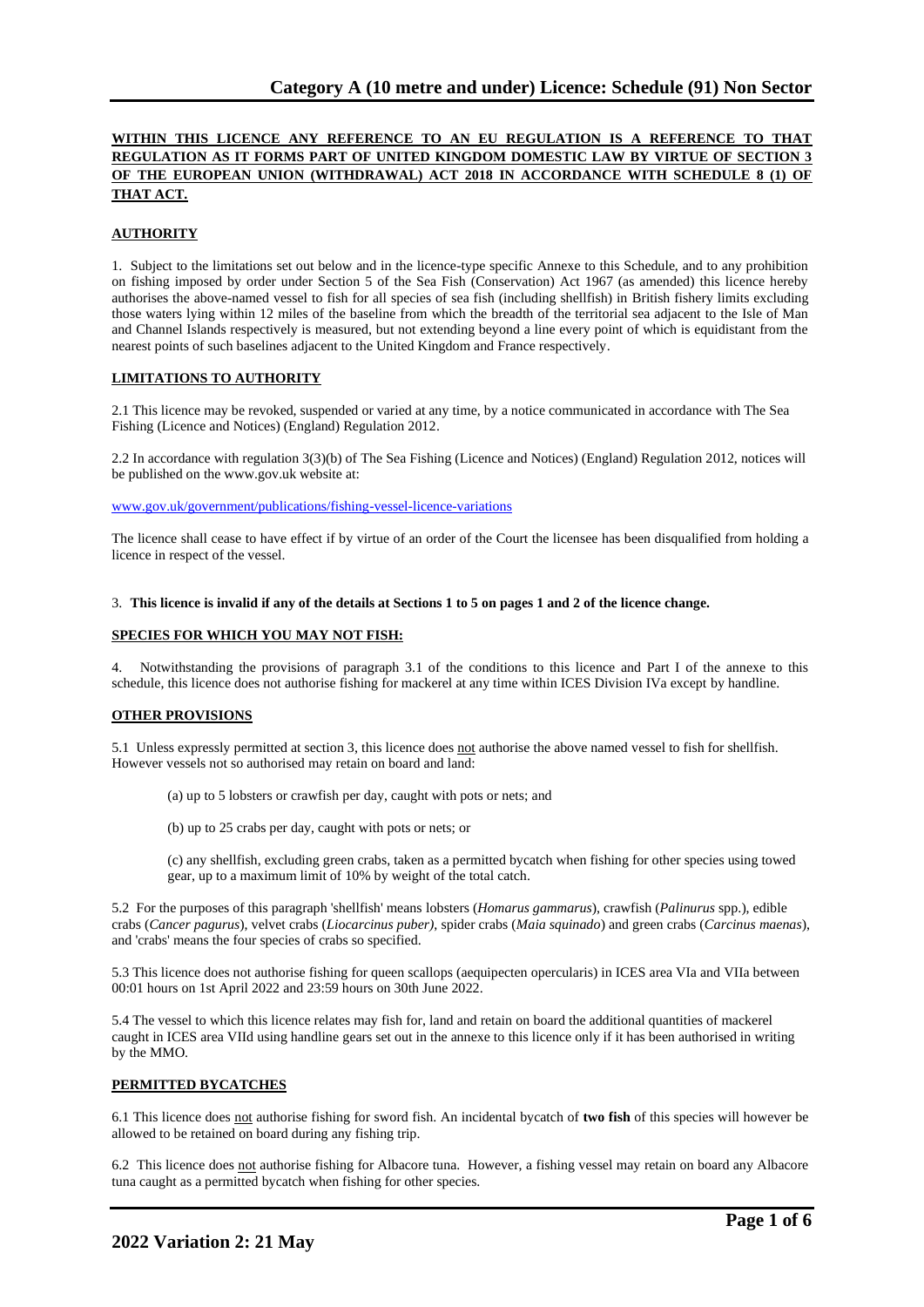6.3 This licence does not authorise fishing for tuna by the drift net method.

6.4 This licence does not authorise fishing for undulate ray (*Raja undulata*). However, between the hours of 00:01 on 1st January and 23:59 on 30<sup>th</sup> April; and 00:01 on 1<sup>st</sup> September and 23:59 on 31<sup>st</sup> December each calendar year a fishing vessel may retain on board and land any undulate ray caught in ICES area VIId and VIIe as a bycatch when fishing for other species provided that the following conditions are met:

- (a) In VIId only: No more than 100 kilogrammes of undulate ray in live weight may be retained on board or landed per fishing trip,
- (b) In VIIe only: No more than 100 kilogrammes of undulate ray in live weight may be retained on board or landed per fishing trip, In Both VIId and VIIe:
- (c) In cases where it is not subject to the landing obligation set out in article 15 of Regulation (EU) 1380/2013, no undulate ray which measures less than 78 centimetres when measured from the tip of the snout to the tip of the tail shall be retained on board or landed,
- (d) In cases where it is not subject to the landing obligation set out in article 15 of Regulation (EU) 1380/2013, no undulate ray which measures more than 97 centimetres when measured from the tip of the snout to the tip of the tail shall be retained on board or landed,
- (e) No undulate ray may be transhipped,
- (f) Undulate ray may only be retained on board or landed whole or gutted.

#### **BYCATCHES OF BLUEFIN TUNA (***THUNNUS THYNNUS***)**

7.1 The vessel is prohibited from targeting bluefin tuna.

7.2 Notwithstanding the provision in condition 7.1 above, incidental bycatches of bluefin tuna may be landed, subject to the conditions below.

7.3 Incidental bycatches may only be offered for sale when caught using one of the following gears:

- demersal trawls:
- pelagic trawls;
- seine nets:
- ring nets:
- fixed nets

7.4 Any bluefin tuna below the minimum conservation reference size must not be retained on board and instead must be returned, where possible unharmed, to the sea.

7.5 The vessel is limited to a bycatch of one bluefin tuna per fishing trip which may, subject to these conditions, be retained on board, landed and sold.

7.6 Permitted bycatches of bluefin tuna may only be sold to authorised registered merchants, further guidance can be found at Bluefin tuna in the UK - GOV.UK (www.gov.uk). A list of registered merchants can be found [here.](https://www.gov.uk/government/publications/bluefin-tuna-traders/registered-bluefin-tuna-traders)

7.7 Where the vessel encounters bycatches of bluefin tuna in excess of one fish in a single trip, and where that fish is not able to be returned to the sea alive and unharmed, these fish must be retained on board, must be landed and must be made available for scientific research purposes or destroyed as directed by the MMO or the UK Fisheries Monitoring Centre (UKFMC).

7.8 Any catches of bluefin tuna retained on board may only be landed to a [UK designated port.](https://www.gov.uk/government/publications/designated-ports/designated-ports-for-uk-flagged-vessels-landing-bluefin-tuna)

7.9 Any catches of bluefin tuna retained on board must be reported no less than four hours before the estimated time of landing. In circumstances where it is not possible to report no less than four hours before the estimated time of landing, the master must report as soon as reasonably practicable and may not land the catch until prior authorisation has been granted. Reports must be made as follows:

7.9.1 In the case of reporting between the hours of GMT 0800 hrs and 2000 hrs on Monday to Friday report to the MMO Single Liaison Office (UKSLO) on 0330 041 6585 o[r ukiuuslo@marinemanagement.org.uk](mailto:ukiuuslo@marinemanagement.org.uk)

7.9.2 In the case of reporting between GMT 2000 hrs and 0800 hrs or at any time on Saturdays and Sundays report to the UKFMC on 0131 244 2286 o[r UKFMC@gov.scot](mailto:UKFMC@gov.scot)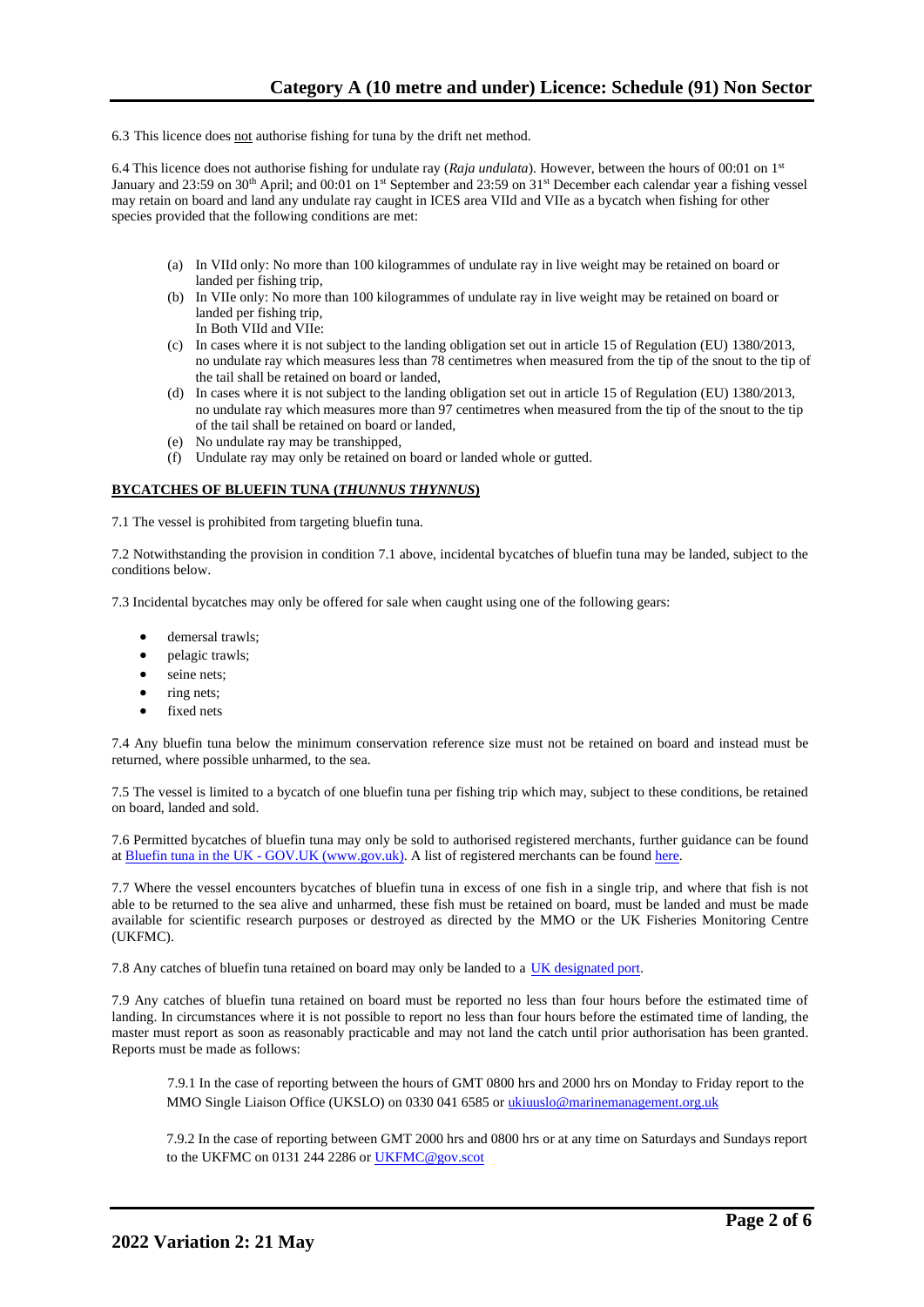7.10 Landing reports in accordance with condition 7.9 above must include the following catch details:

- weight of each individual bluefin tuna retained onboard;
- total weight of bluefin tuna retained on board;
- number of individual bluefin tuna;
- the vessels identification details (including: name, PLN, IMO number where applicable);
- the intended port of landing;
- the estimated time of landing;
- the identity of the intended merchant if a commercial sale of a single bluefin tuna is intended;
- an email address for which the vessel or its owners can receive an electronic bluefin tuna catch document.

7.11 This licence does not authorise fishing for tuna by the drift net method.

#### FISHING RESTRICTIONS FOR BASS

8.1 This licence does not authorise fishing for, retaining on board, relocating, transhipping or landing European seabass (Dicentrarchus labrax) in ICES divisions 4b and 4c, and in ICES subarea 7.

8.2 Condition 8.1 above does not apply in ICES divisions 4b, 4c, 7d, 7e, 7f and 7h and in waters within the territorial sea of the United Kingdom in ICES divisions 7a and 7g between 00:00 on 1<sup>st</sup> January and 23.59 on 31<sup>st</sup> January and between 00:00 on 1<sup>st</sup> April and 23:59 on 31<sup>st</sup> December to a vessel using demersal trawls<sup>1</sup> or seines<sup>2</sup>.

8.3 Condition 8.1 above does not apply in ICES divisions 4b, 4c, 7d, 7e, 7f and 7h and in waters within the territorial sea of the United Kingdom in ICES divisions 7a and 7g between 00:00 on 1<sup>st</sup> January and 23:59 on 31<sup>st</sup> January and between 00:00 on 1<sup>st</sup> April and 23:59 on 31<sup>st</sup> December to a vessel which had been authorised in writing by the Marine Management Organisation to fish with a permitted gear.

8.4 For the purposes of conditions 8.1 and 8.2, a permitted gear means one of the following gear types:

- a. hooks and lines<sup>3</sup>,
- $b.$  fixed gillnets<sup>4</sup>.

8.5 For vessels using demersal trawls and seines the vessel may only retain on board:

- a. unavoidable by-catches of sea bass that do not exceed 5% of the weight of the total catches of marine organisms on board during any single fishing trip, and
- b. no more than 760 kilogrammes of sea bass in any two consecutive months.

8.6 For vessels which have been authorised to fish using hooks and lines, the vessel may only retain on board or land sea bass which does not exceed in total 5.95 tonnes per calendar year.

8.7 For vessels which have been authorised to fish using fixed gillnets, the vessel may only retain on board bycatches of sea bass not exceeding 1.5 tonnes per calendar year.

8.8 A vessel authorised to fish for sea bass using more than one of the gear types set out in condition 8.2 and 8.3 may not retain on board sea bass if more than one of the gear types is present on board the vessel during any single fishing trip.

8.9 A vessel fishing with gear specified in condition 8.2 and/ or authorised to fish using one or more of the gear types set out in condition 8.4 and which uses more than one of those gear types in a single calendar month will be required to adhere to the lowest of the relevant catch limits set out in conditions 8.5, 8.6, and 8.7 above which apply to the gear types that the vessel has used.

#### **FARNE DEEPS FISHING RESTRICTIONS**

9.1 Subject to the exemptions below, vessels deploying demersal trawls and seines (with the exception of beam trawls) are prohibited from fishing in the Farne Deeps.

<sup>1</sup> All types of demersal trawls (OTB, OTT, PTB, TBB, TBN, TBS and TB).

<sup>2</sup> All types of seines (SSC, SDN, SPR, SV, SB and SX).

<sup>&</sup>lt;sup>3</sup> All long lines or pole and line or rod and line fisheries (LHP, LHM, LLD, LL, LTL, LX and LLS).

<sup>4</sup> All fixed gillnets and traps (GTR, GNS, FYK, FPN and FIX)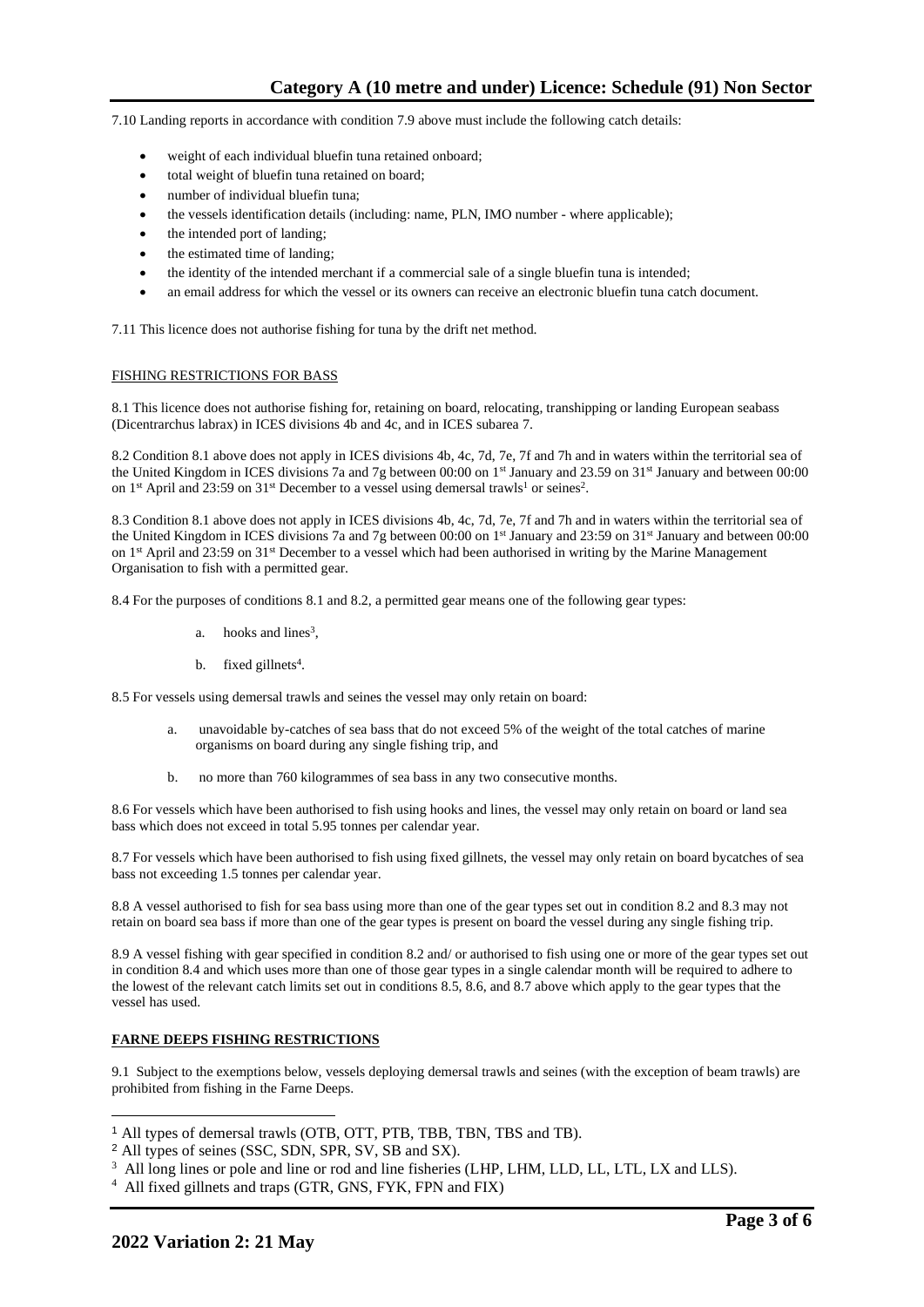9.2 The prohibition in condition 9.1 shall not apply to vessels with an engine power of 350 kw or less deploying a single-rig demersal trawl or seine within 12 nautical miles of the baselines from which the breadth of the territorial sea is measured and:

- a. of which the mesh size of the cod-end and any extension piece is 90 mm or greater and is constructed wholly or in part of a single twine having a thickness of 5mm or less and of which the foot rope (as would be viewed from above whilst the gear is deployed) is comprised of a single curved line only, or
- b. of which the mesh size of the cod-end and any extension piece is 100mm or greater and is constructed wholly or in part of a multiple twine of which no twine is of a thickness greater than 5 mm and of which the foot rope (as would be viewed from above whilst the gear is deployed) is comprised of a single curved line only and which is deployed only between 00:00hrs on 15th May and 23:59 hrs on 15th September, or
- c. of which the mesh size of the cod-end and any extension piece is 120 mm or greater and is constructed wholly or in part of a multiple twine of which no twine is of a thickness greater than 5 mm and of which the foot rope (as would be viewed from above whilst the gear is deployed) is comprised of a single curved line only.

9.3 The prohibition in condition 9.1 shall not apply to vessels deploying single-rig or twin-rig demersal trawls or seines outside 12 nautical miles of the baselines from which the breadth of the territorial sea is measured and:

- a. of which the mesh size of the cod-end and any extension piece is 90 mm or greater in respect of single rigged vessels and is constructed wholly or in part of a single twine of 5 mm or less, or
- b. of which the mesh size of the cod-end and any extension piece is 100mm or greater and is constructed wholly or in part of a multiple twine of which no twine is of a thickness greater than 5 mm and which is deployed only between 00:00hrs on 15th May and 23:59 hrs on 15th September, or
- c. of which the mesh size of the cod-end and any extension piece is 95 mm or greater in respect of twin rigged vessels, and is constructed wholly or in part of a single twine of 5 mm or less, or
- d. of which the mesh size of the cod-end and any extension piece is 120 mm or greater and is constructed wholly or in part of a multiple twine of which no twine is of a thickness greater than 5 mm.

9.4 Vessels fishing in accordance with the prohibitions in 9.2 and 9.3 above are not permitted to deploy demersal trawls or seines with more than one cod-end per rig.

9.5 For the purposes of the prohibitions above "Farne Deeps" shall consist of all waters within the following ICES statistical rectangles:

- 38E8,
- 38E9,
- 39E8,
- 39E9,
- 40E8,
- 40E9.

#### **SOUTH DEVON INSHORE FISHING GROUNDS**

10.1 Subject to the exceptions set out in sub-paragraph 9.3 below, no trawling or dredging shall take place in the areas and zones covered by the crabbing chart titled "South Devon Trawling and Crabbing Chart" operational from 1st January each year.

10.2 No fishing boat shall carry a scallop dredge or beam trawl in any part of the specified areas or zones unless every part of any dredge or beam trawl is totally inboard the boat.

10.3 Trawling or dredging may take place as follows:

a) anywhere by vessels fishing with pelagic trawls;

b) in those areas and zones on the chart in which trawling is permitted and during those periods specified in the schedule accompanying the chart;

c) in the area between Berry Head and Mewstone, east of the River Dart, enclosed by straight lines sequentially joining the following geographical co-ordinates:

50°20.30'N, 003°32.10'W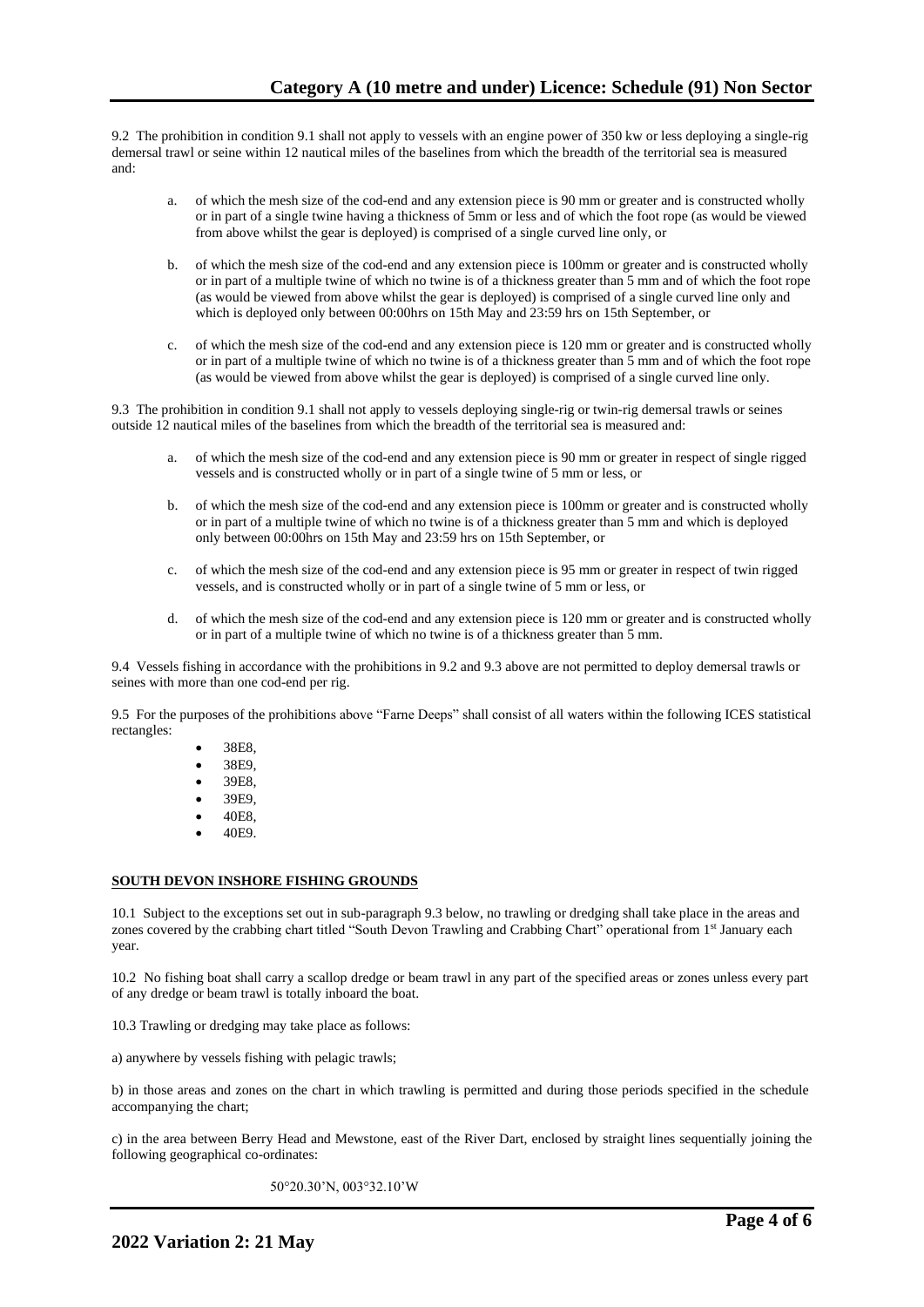50°19.50'N, 003°30.20'W 50°20.40'N, 003°27.85'W 50°23.90'N, 003°29.00'W

by vessels using trawl nets, provided such vessels have an engine power of no more than 100kW, or by vessels using scallop dredges, provided such vessels have an engine power of no more than 100kW and use no more than two tow bars, and that any tow bar used does not exceed 2.6m in total length, and that there are no more than three dredges attached to each tow bar; and

d) in the area seaward of a line drawn from Splat Point to Limebury Point to the southern limit of a line drawn from Bolt Head to Garra Sands, and in the area landward of a line drawn from Greystone Ledge to Gregory Rocks, by vessels fishing for sandeels, with trawl or seine nets of a mesh size less than 16mm provided such vessels have an engine power of no more than 100kW.

10.4 Copies of the crabbing chart and the full list of co-ordinates and seasonal restrictions are available from any Marine Management Organisation office and on the MMO website. This information is also held at the offices of the Devon and Severn Inshore Fisheries and Conservation Authority (IFCA), the South Western Fish Producer Organisation Limited and the South Devon and Channel Shell Fishermen's Association.

## **MULL BOX**

11.1 The vessel to which this licence relates is prohibited, at all times, from fishing with a trawl or dredge (including a suction dredge) in that area off the Treshnish Isles, being the area of waters bounded by the following coordinates:

56° 37.460'N 006° 19.830'W 56° 35.620'N 006° 24.500'W 56° 28.850'N 006° 34.330'W 56° 28.680'N 006° 28.170'W<sup>5</sup>

11.2 Should the vessel be present in the area during this period all fishing gear which may be used for catching scallops must be lashed and stowed in accordance with Article 47 of Council Regulation (EC) 1224/2009.

# **CATCH RESTRICTIONS AND QUOTA LIMITATIONS**

12. The Authority of this licence is subject to the quota limitations as set out in Part II of the Annexe to this Schedule. All quantitative limitations are in live weight and relate to the maximum amount that may be caught and retained on board, landed or trans-shipped per calendar month unless otherwise stated. Where weekly catch limits are set, a "week" means 00:01 hours on any Sunday until 23:59 hours on the following Saturday. The quota limitations set out in Part II of the Annexe to this Schedule apply concurrently with, and not in addition to, any other quota limitations for the time being in force which have been imposed by any licence issued by a UK fisheries administration authorising the vessel to fish in waters outside British fishery limits.

## **PAIR TRAWLING**

13. When the vessel pair fishes with another vessel, the quantities of sea fish attributable to each vessel will be the quantities on board and landed by that vessel.

## **OUTER HEBRIDES INSHORE FISHERIES PILOT**

14.1 From 00:00 on  $5<sup>th</sup>$  November 2020 until  $4<sup>th</sup>$  October 2022, the vessel to which this licence relates may not fish using creels<sup>6</sup> within the "Outer Hebrides Pilot Project Area"; save for where a letter of derogation (**"Letter of Derogation"**) has been granted to the licence holder of the vessel by the Scottish Ministers and subject always to condition 14.2. The **Outer Hebrides Pilot Project Area** is the geographical area which forms part of the Scottish marine region for the Outer Hebrides<sup>7</sup>, bounded in the north by a line at 58°N heading due east from the Isle of Lewis near Sidhean Geodh' a' Chudaig; bounded on the south by a line at 56° 43.870' N; and bounded on the west by the Barra Head (Berneray) to Harris Protected Area<sup>8</sup> and shown outlined on [this map](https://www.gov.scot/publications/outer-hebrides-inshore-fisheries-pilot-area) (but which map is demonstrative only).

14.2 Where a Letter of Derogation is granted in terms of condition 14.1, above, the following conditions shall apply:

<sup>5</sup> All co-ordinates are on WGS84 datum and are accurate at a scale of 1:10,000.

<sup>6</sup> All references to "creel(s)" in conditions 14.1 and 14.2 have the meaning given in article 2 of the Marking of Creels (Scotland) Order 2020, SSI 2020 No 168.

<sup>7</sup> The Scottish Marine Regions Order 2015, SSI 2015 No. 193

<sup>8</sup> The Inshore Fishing (Prohibition of Fishing and Fishing Methods) (Outer Hebrides) Order 2017, SSI 2017 No. 48.